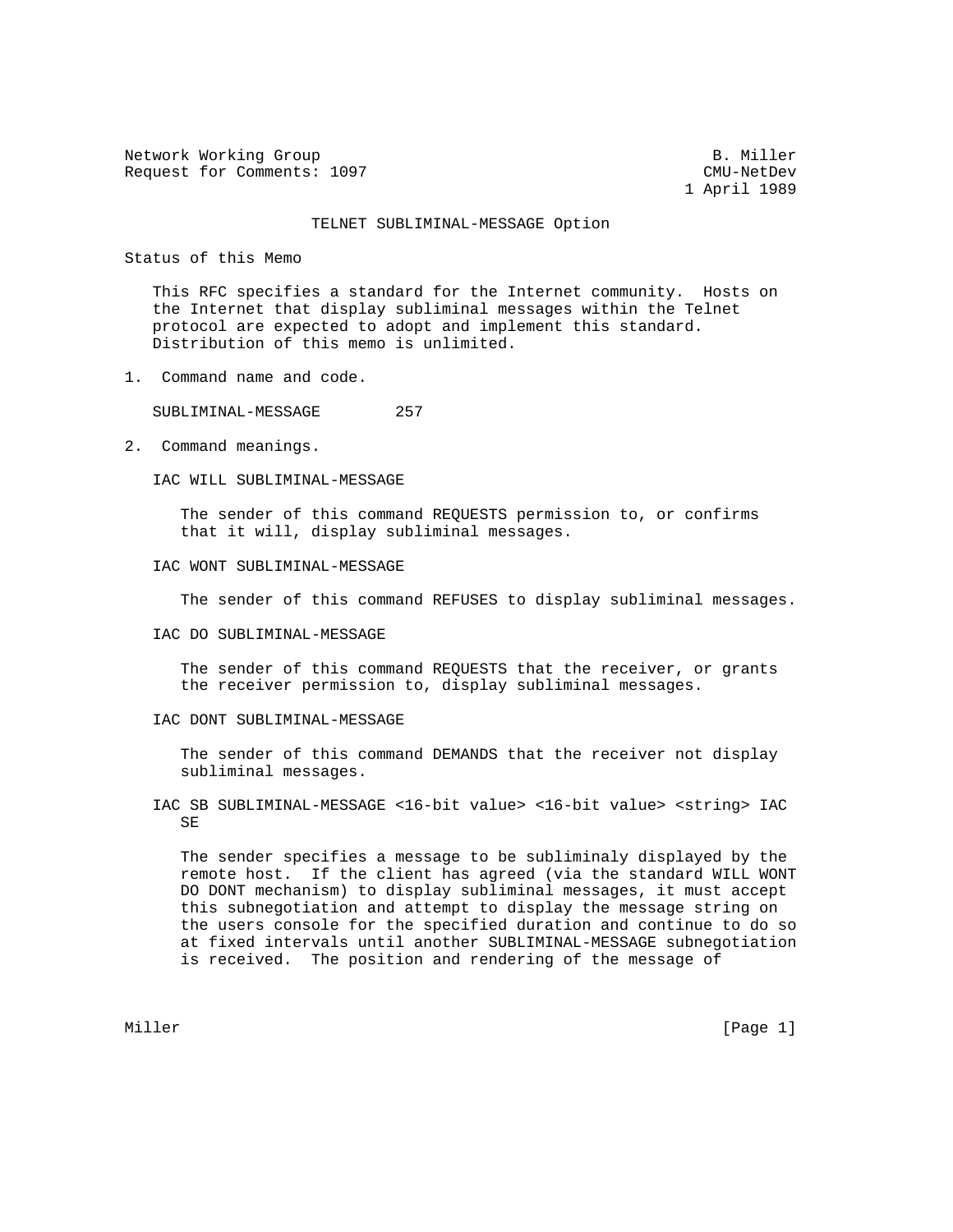implementation dependent.

 The first 16-bit value specifies the duration of the message in milliseconds. It is sent MSB first. The second 16-bit value specifies the frequency with which the message is displayed. It represents the number of seconds between displays and is also sent MSB first. The final parameter is the message itself.

The syntax for this subnegotiation is:

 IAC SB SUBLIMINAL-MESSAGE DURATION[1] DURATION[0] FREQUENCY[1] FREQUENCY[0] MESSAGE\_STRING IAC SE

 As required by the Telnet protocol, any occurence of 255 in the subnegotiation must be doubled to destinguish it from the IAC character (which has a value of 255).

3. Default.

WONT SUBLIMINAL-MESSAGE

DONT SUBLIMINAL-MESSAGE

i.e., subliminal messages will not be displayed.

4. Motivation for the option

 Frequently the use of "Message of the day" banners and newsletters is insufficient to convince stubborn users to upgrade to the latest version of telnet. Some users will use the same outdated version for years. I ran across this problem trying to convince people to use the REMOTE-FLOW-CONTROL Telnet option. These users need to be gently "persuaded".

5. Description and implementation notes.

 The quality of the client implementation will depend on it's ability to display and erase text strings in a small amount of time. The current implementation at CMU takes into acount terminal line speed, advanced video capabilities, and screen phospher persistance when calculating how long to wait before erasing a message.

 While it is permitted for the client to display the message text "in-line", best results at obtained by printing the message at the top or side of console screen where it will just catch the corner of

Miller [Page 2] [Page 2] [Page 2] [Page 2] [Page 2] [Page 2] [Page 2] [Page 2] [Page 2]